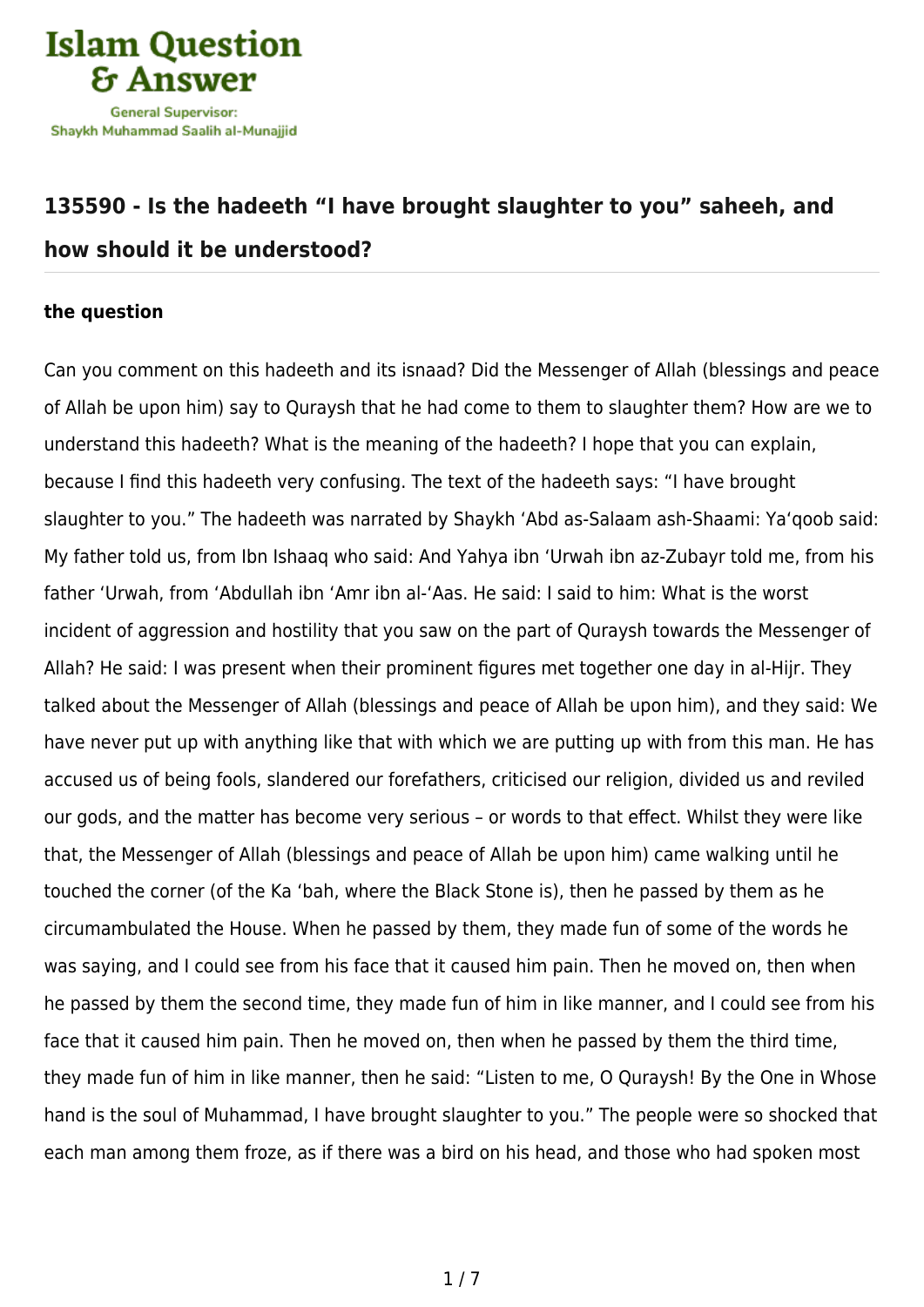

Shavkh Muhammad Saalih al-Munaiiid

harshly to him before that began speaking to him with the kindest words, saying: Leave us, O Abu'l-Qaasim, for by Allah you have never been an ignorant man. So he (blessings and peace of Allah be upon him) left them. The next day, they met together in al-Hijr, and I was with them. They said to one another: (Yesterday) you said how impatient you are becoming with him, and what you have heard about him and what he is saying, then as soon as he said something that alarmed you, you left him alone. Whilst they were talking about that, the Messenger of Allah (blessings and peace of Allah be upon him) appeared and they rushed towards him as one and surrounded him, saying to him: You are the one who said such and such – referring to what they had heard about his criticism of their gods and their religion. The Messenger of Allah (blessings and peace of Allah be upon him) said: "Yes, I am the one who said that." I saw one of them grab the neck of his garment, and Abu Bakr as-Siddeeq (may Allah be pleased with him) got up to defend him and said, weeping: Would you kill a man just because he says, my lord is Allah? Then they left him alone. That was the worst incident of aggression that I saw on the part of Quraysh. Narrated by Imam Ahmad in his Musnad.

## **Detailed answer**

Praise be to Allah.

This hadeeth was narrated by Ahmad in al-Musnad (11/609 – Mu'sasat ar-Risaalah edition), from the Sahaabi 'Abdullah ibn 'Amr ibn al-'Aas (may Allah be pleased with him). It was classed as hasan by the commentators, and also by Shaykh Ahmad Shaakir in Tahqeeq al-Musnad. It was also classed as hasan by al-Haythami in Majma' az-Zawaa'id (6/19), and by Shaykh al-Albaani in Saheeh al-Mawaarid (1403).

In a report narrated by Imam al-Bukhaari (3678), it says that 'Urwah ibn az-Zubayr (may Allah have mercy on him) said: I asked 'Abdullah ibn 'Amr about the worst incident of aggression and hostility that he saw on the part of Quraysh towards the Messenger of Allah (blessings and peace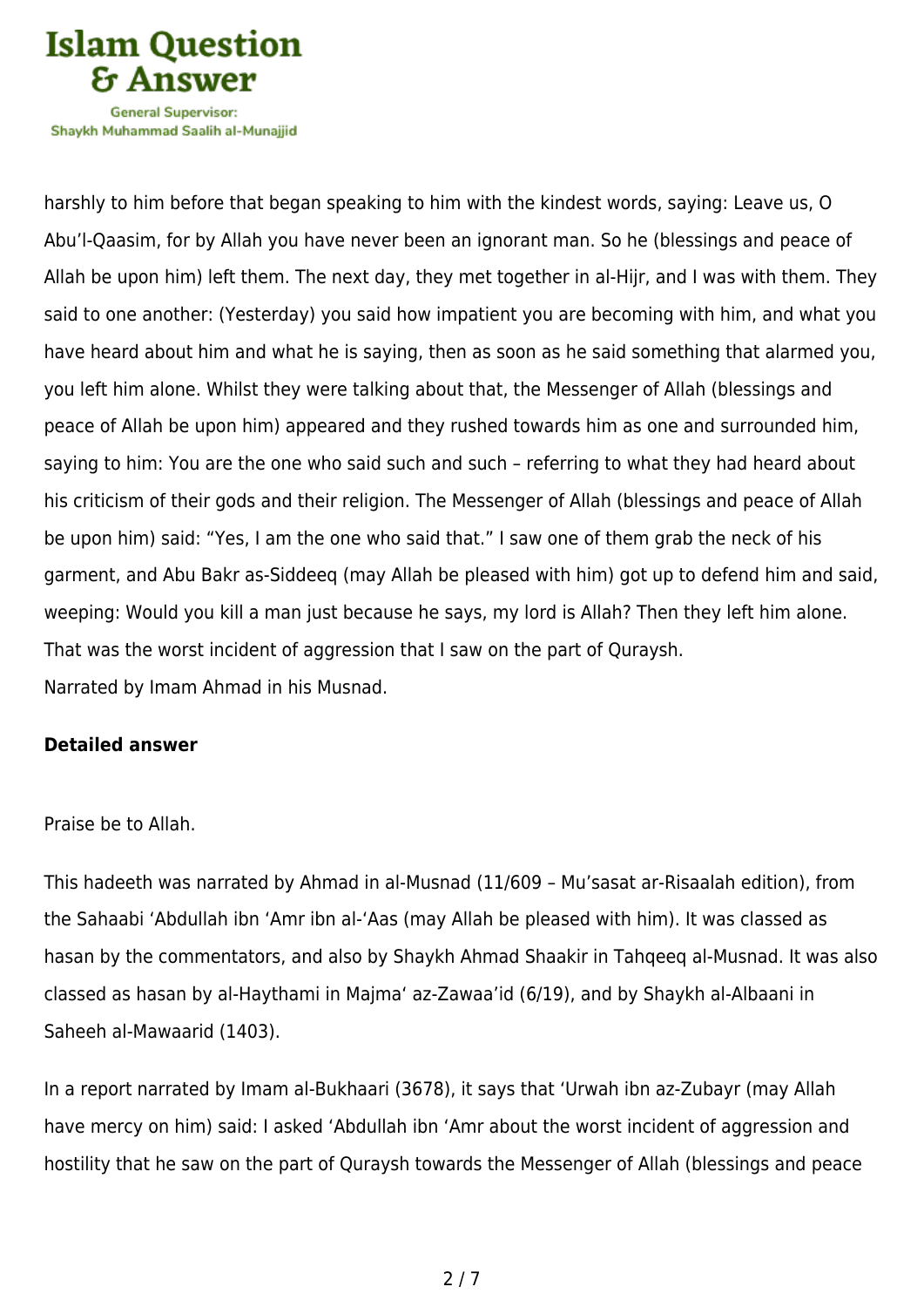

of Allah be upon him). He said: I saw 'Uqbah ibn Abi Mu'ayt come to the Prophet (blessings and peace of Allah be upon him) when he was praying and put his rida' around his neck and throttle him severely. Then Abu Bakr came and pushed him away and said: "Would you kill a man because he says: My Lord is Allah, and he has come to you with clear signs (proofs) from your Lord?" [Ghaafir 40:28].

And it was narrated that the Messenger (blessings and peace of Allah be upon him) said: "By Allah, you will not stop until His punishment comes upon you soon." After that, he (blessings and peace of Allah be upon him) said to his companions: "Be of good cheer, for Allah, may He be glorified and exalted, will cause His religion to prevail, will make His word supreme and will grant victory to His Prophet. These people whom you see are among those whom Allah will slaughter at your hands soon."

Al-Haafiz Ibn Hajar, in Fath al-Baari (1/168) attributed it to az-Zubayr ibn Bakkaar, as did ad-Daaraqutni in al-Afraad, and he pointed out that this report is da'eef (weak).

See: Fath al-Baari (1/166-170) for other versions of this hadeeth.

This wording, "I have brought slaughter to you", undoubtedly has a sound meaning, and it should not cause confusion in the mind of the questioner or of any rational person. What is meant by slaughter here applies to a few specific individuals, who were the ones who persisted in disbelieving in Allah and waging war against Islam and its people, persecuting those who were in a weak position, oppressing women and old people among the believers, in order to turn them away from their religion, and imposing their principles and beliefs by means of murder, torture and persecution. These are the ones who killed some of the Companions of the Messenger of Allah (blessings and peace of Allah be upon him) in the harshest manner. They stabbed Sumayyah, the wife of Yaasir, in her private part, and killed Yaasir when he was an old man, and tortured Bilaal in the desert, and plotted to kill the best of creation, namely Muhammad (blessings and peace of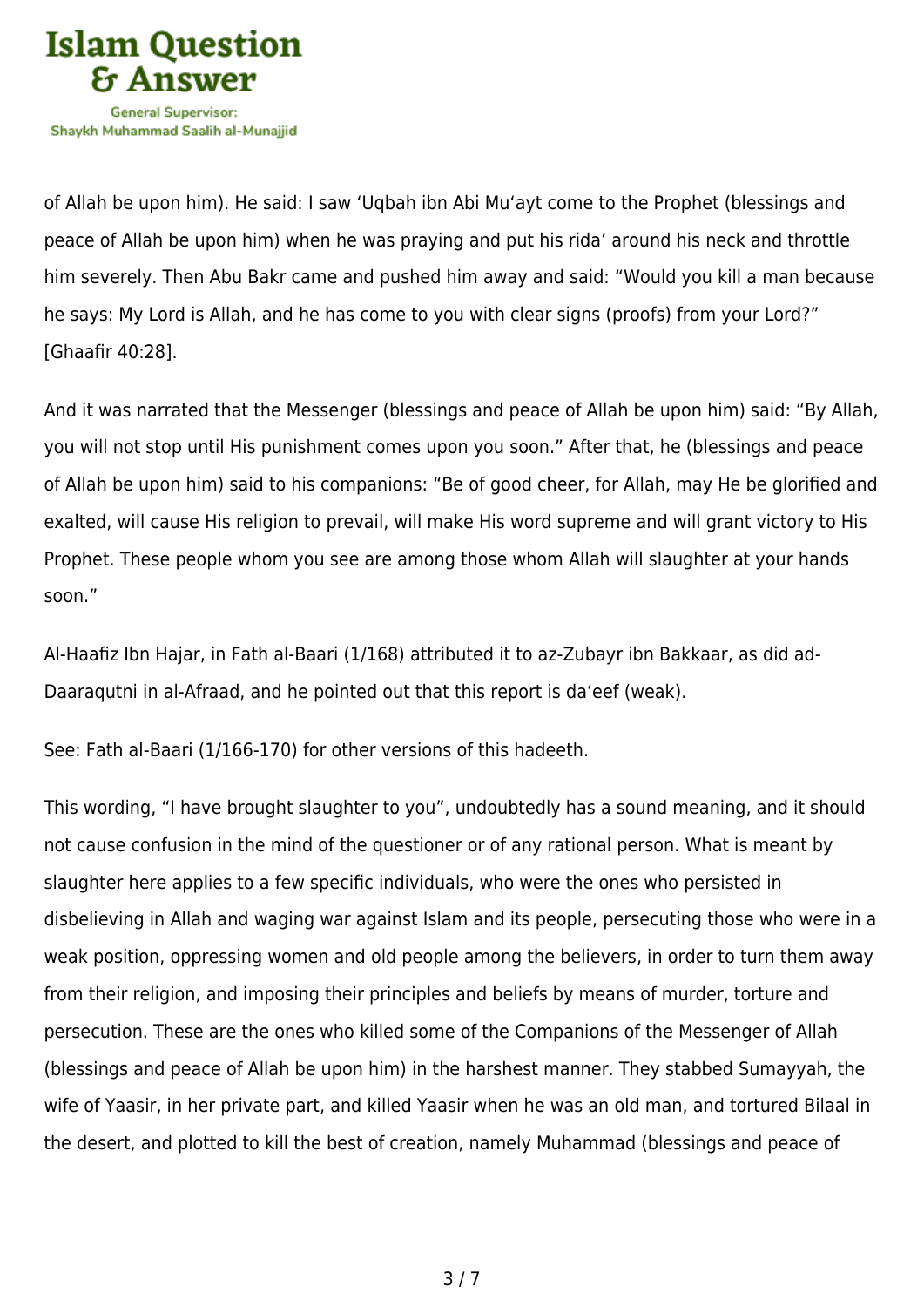

Allah be upon him). They did not omit any method of torture and oppression but they practised it against this group of believers, until they forced them to migrate to Abyssinia, nursing their wounds and bearing their pain, in the hope that they would find peace and safety with the king of Abyssinia.

This is some of what these criminals among the disbelievers of Quraysh did to the believers. As for their arrogance towards the Lord of mankind, that is another matter altogether, which Allah has told us about in dozens of verses in the Holy Qur'an. After all that, didn't these people deserve to be killed in order to ward off their evil and save people from their harm?

Is it not wise and rational to confront them – sometimes – with force and threats and warnings, when their plots and aggression reach such a level?

Why would any rational person be confused and find it hard to accept the Prophet's warning to them of a speedy punishment from Allah, may He be glorified and exalted, when they were more deserving of it than the people of 'Aad and Thamood and the people of all the Prophets, whose enmity towards the Prophets and believers we know of from the Holy Qur'an?

Could any rational person forget to such an extent what these criminals did to the weak and oppressed believers? Could he forget the days of persecution and mistreatment that they suffered, which breaks the heart of anyone who reads their stories, then could he feel sympathy for the aggressors – who were the leaders of the disbelievers of Quraysh – because the Prophet (blessings and peace of Allah be upon him) threatened them with killing and slaughter on just one occasion?

Is this how matters are evaluated according to rational standards??

If those haters try to confuse people, and take these words out of context, and want to depict the Prophet (blessings and peace of Allah be upon him) as a shedder of blood and a lover killing and slaughter, their argument should not deceive rational people, whether they are Muslims or non-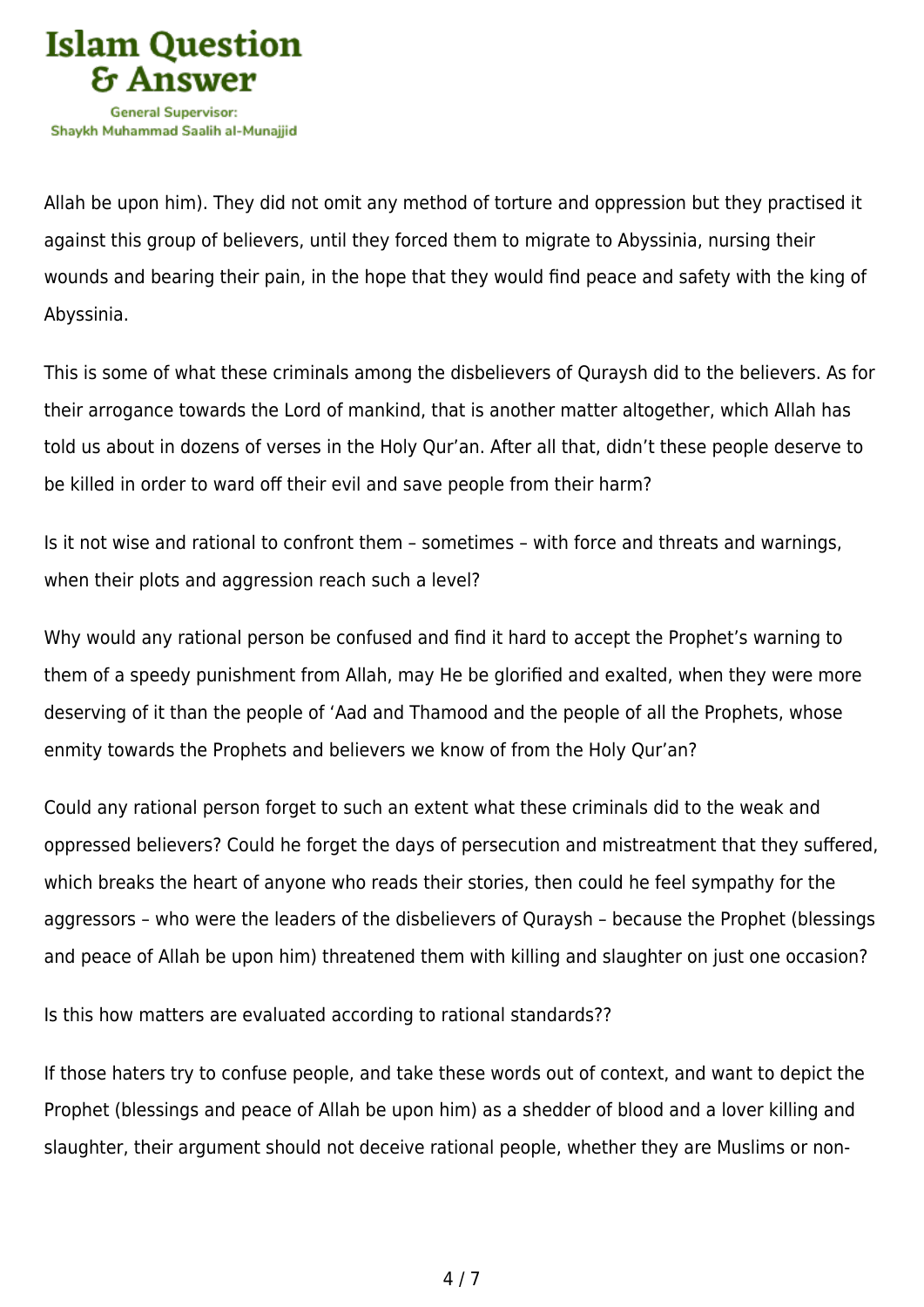

Muslims. Rather what must be done is to evaluate this incident – like any other incident – on the basis of two important standards:

1.the context in which it occurred and the type of people addressed, and the incident which explains it and highlights what was intended by it;

2.examining all related texts objectively, by means of which it is possible to understand the Islamic point of view concerning this matter, not just looking at a single text only.

The one who does not do that will be misled and confused, and he will yielded his rational thinking to anyone who comes along with a specious argument and to anyone who is able to make evil and corrupt insinuations.

## We also say:

How can you believe the claim of one who says that Islam came to kill everyone who does not follow it, when all people know for certain that the Prophet (blessings and peace of Allah be upon him) pardoned the people of Makkah after their intense persecution of him? The angel of the mountains offered to crush them between al-Akhshabayn (two mountains in Makkah), but the Prophet (blessings and peace of Allah be upon him) said: "Rather I hope that Allah will bring forth from their loins people who will worship Allah alone, not associating anything with Him."

Narrated by al-Bukhaari (3231) and Muslim (1795).

After the conquest of Makkah, he also pardoned the disbelievers of Quraysh who wronged the believers and devoured their wealth. In fact he even honoured some of their leaders in the hope that they would become good Muslims, when he said – on the day of the conquest of Makkah –: "Whoever enters the house of Abu Sufyaan will be safe." Narrated by Muslim (331).

So how can you believe this claim when Allah, may He be exalted, has prescribed that we should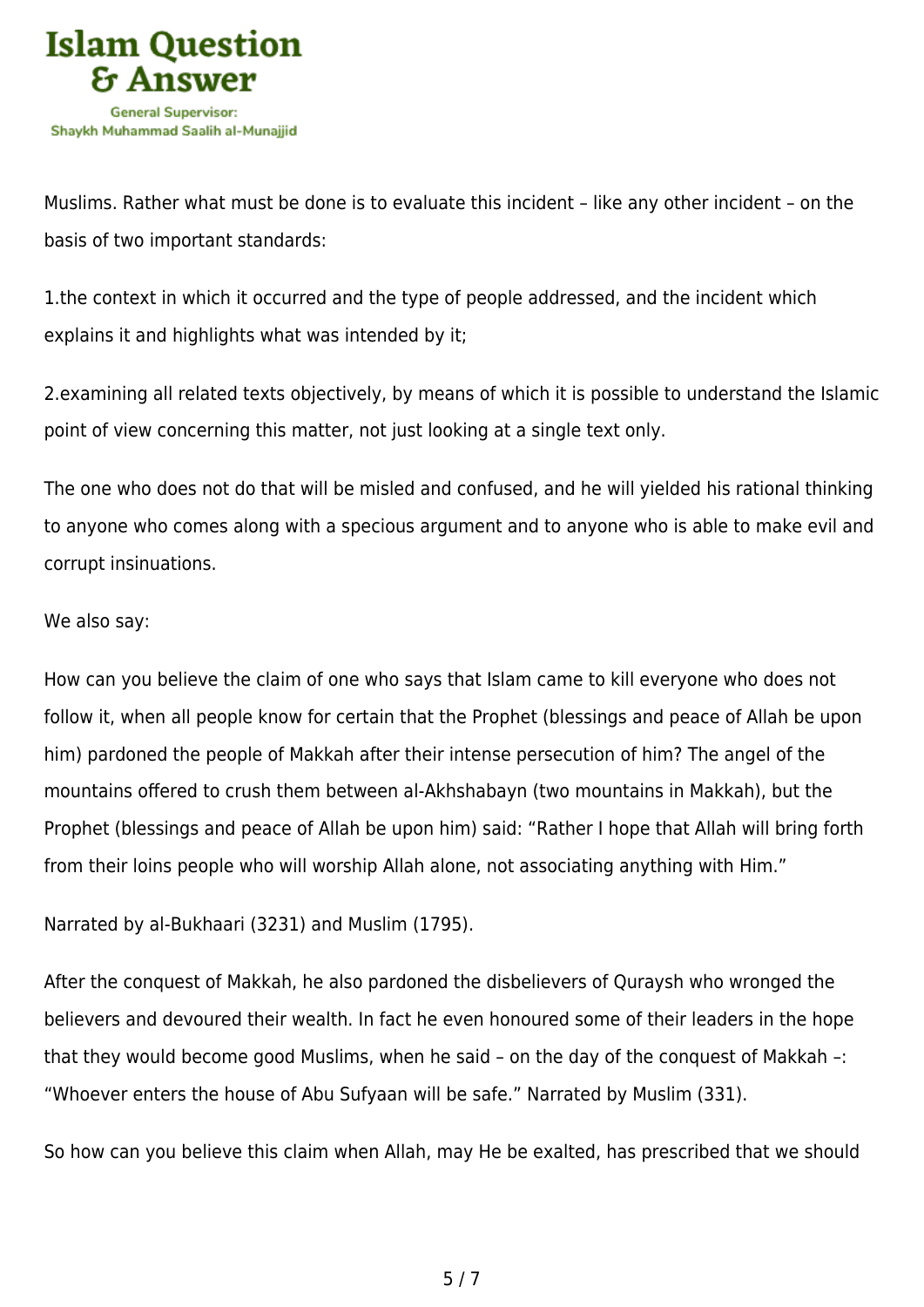

accept the jizyah from the followers of other religions, and agree to their remaining under the protection and care of the Islamic state?

How can you believe this claim when we know for sure how the Prophet (blessings and peace of Allah be upon him) accepted a treaty with the Jews of Madinah and coexisted with them in the hope that they would adhere to the treaty and not break it treacherously? And he did not fight any of them until they were the ones who broke the treaty and committed acts of treachery.

Didn't the Lord of Glory say, explaining the purposes behind the sending of the message in one sentence about our Prophet Muhammad (blessings and peace of Allah be upon him): "And We have sent you (O Muhammad blessings and peace of Allah be upon him) not but as a mercy for the 'Alameen (mankind, jinns and all that exists)" [al-Anbiya' 21:107].

Indeed, Allah, may He be glorified and exalted, also says (interpretation of the meaning):

"If they (Jews) belie you (Muhammad blessings and peace of Allah be upon him) say you: 'Your Lord is the Owner of Vast Mercy, and never will His Wrath be turned back from the people who are Mujrimoon (criminals, polytheists, sinners, etc.)'"

[al-An'aam 6:147].

Al-Haafiz Ibn Katheer (may Allah have mercy on him) said:

Here Allah, may He be exalted, says: If your opponents – O Muhammad – among the mushrikeen and Jews and others of their ilk reject you, then say: "Your Lord is the Owner of Vast Mercy". This is encouragement to them to seek the mercy of Allah and follow His Messenger.

"and never will His Wrath be turned back from the people who are Mujrimoon" – this is a warning to them against opposing and going against the Messenger, the Seal of the Prophets. End quote.

Tafseer al-Qur'an al-'Azeem (3/357)